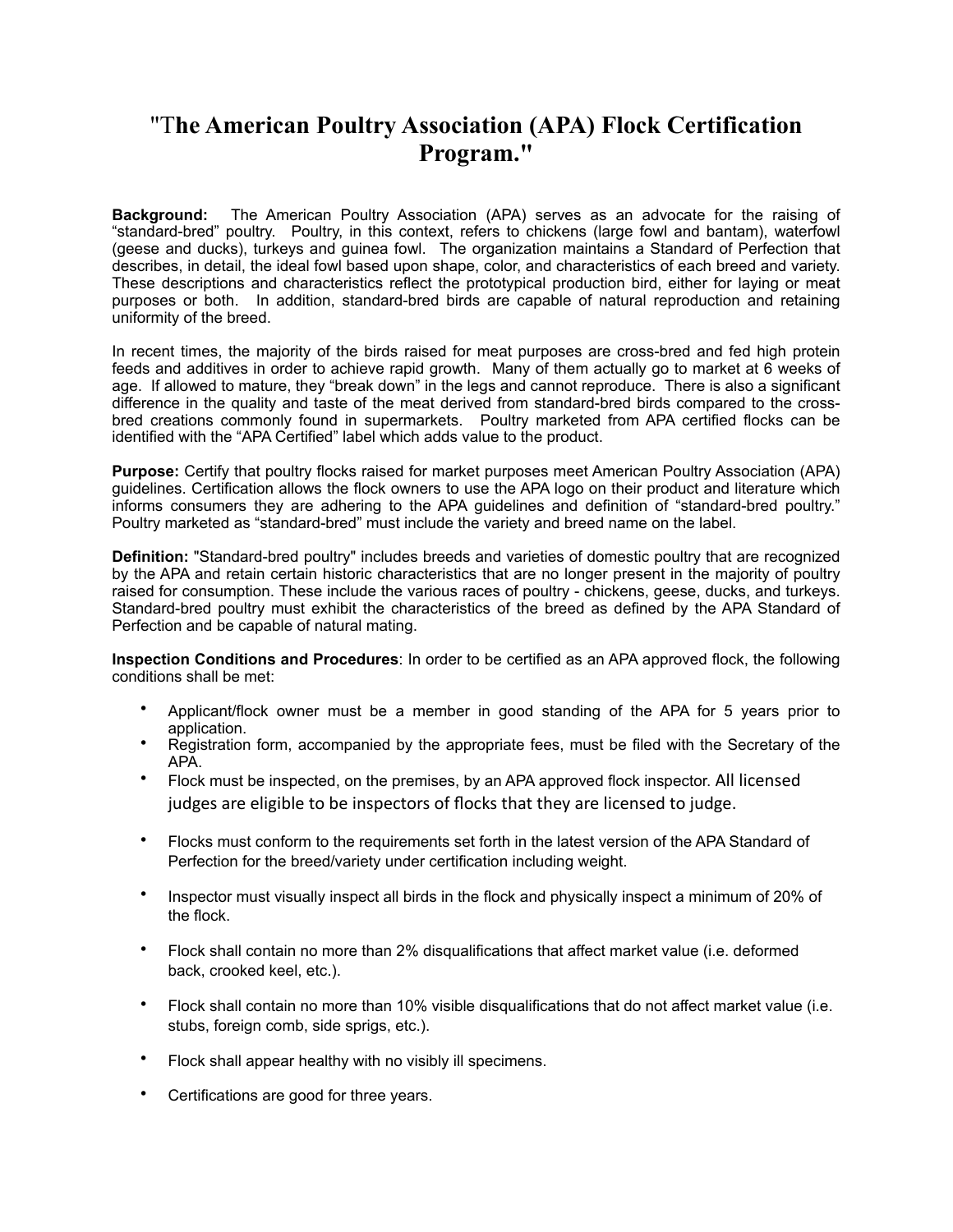#### **Applicant Instructions:**

- Download an application package from the APA website or contact the APA secretary for a hardcopy.
- Complete application package and forward to APA secretary along with appropriate fees.
- Negotiate inspector's fees/expenses. Inspector must be chosen from the list provided by the APA Secretary/Flock Inspection Coordinator.

#### **Inspectors Instructions:**

- Make arrangements with applicant for flock inspection.
- Contact APA secretary to make sure that an application is filed and application fees are paid.
- Perform inspection.
- Complete an inspection report and sign Certification document and provide a copy to the applicant and the APA Secretary within one week of actual inspection.

#### **APA Secretary's Instructions:**

- Make sure that application is properly completed and accompanied by appropriate fee.
- Make sure that the flock(s)to be certified meets the criteria of a standard-bred breed/variety.
- Notify applicant that all is in order.
- Provide the applicant with a list of recommended Inspectors.
- Provide the selected Inspector with a copy of the applicant's application.
- Provide the successful applicant with an APA certification stamp.
- File a copy of the application, inspection report, and Certification.
- Notify applicants when re-certification is due.

#### **Fees**

There is an application fee of \$300 due with the application. This fee goes to the APA and covers the cost of paperwork and provides for the inspection of a flock of 100 birds or less owned by the applicant. The inspector's fees and expenses are separate and must be negotiated between the applicant and the inspector. The definition of a flock is "all mature birds of a particular variety on the applicant's premises. Additional flocks on the premises can be inspected at a reduced rate of \$150/flock. An additional charge of \$50/hundred birds will be levied on flocks of over 100 birds.

#### **Applicant's recourse**

Any applicant who feels that they have been unfairly treated by the inspector may submit a complaint to the APA Secretary/Flock Certification Coordinator stating their case. The Secretary/Coordinator will discuss the issue with the inspector and determine the validity of the complaint and a potential plan of mitigation.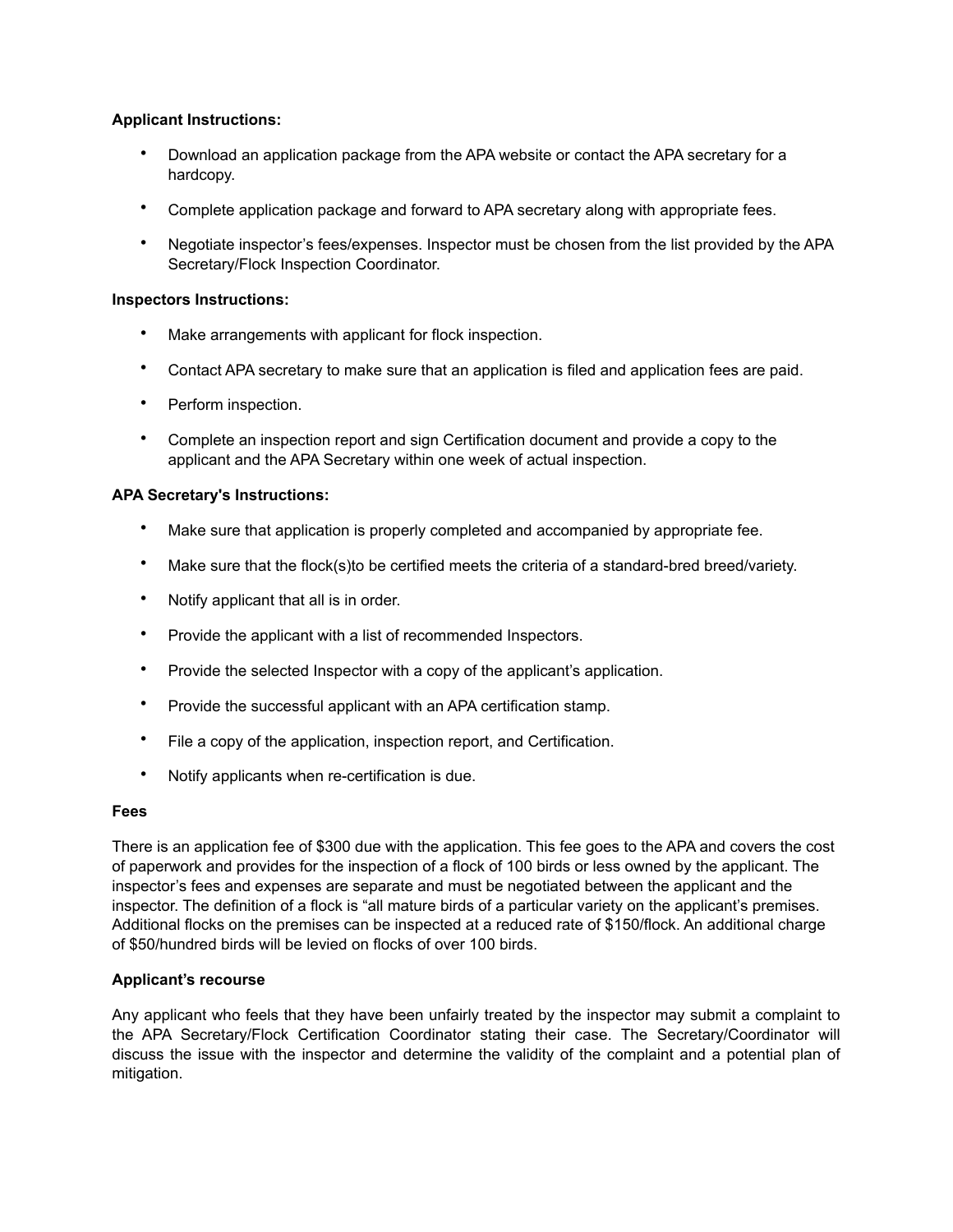# **American Poultry Association Flock Certification Application**

### **Applicant Information**

Name

Address

Contact Info - Phone and e-mail

## **Flock(s) Information**

Varieties and Breeds to be Certified

Total Number of Birds to be Certified

## **Fees**

\$300 application fee for the initial breed/variety plus an additional \$1/bird for each bird over 100.

\$150 application fee for any additional breed/variety plus an additional \$1/bird for each bird over 100.

Applicant's Signature \_\_\_\_\_\_\_\_\_\_\_\_\_\_\_\_\_\_ Date \_\_\_\_\_\_\_\_\_\_\_\_\_\_\_

Forward completed application form and appropriate fees to:

American Poultry Association

Flock Certification

PO Box 9

Lucasville, OH 45648